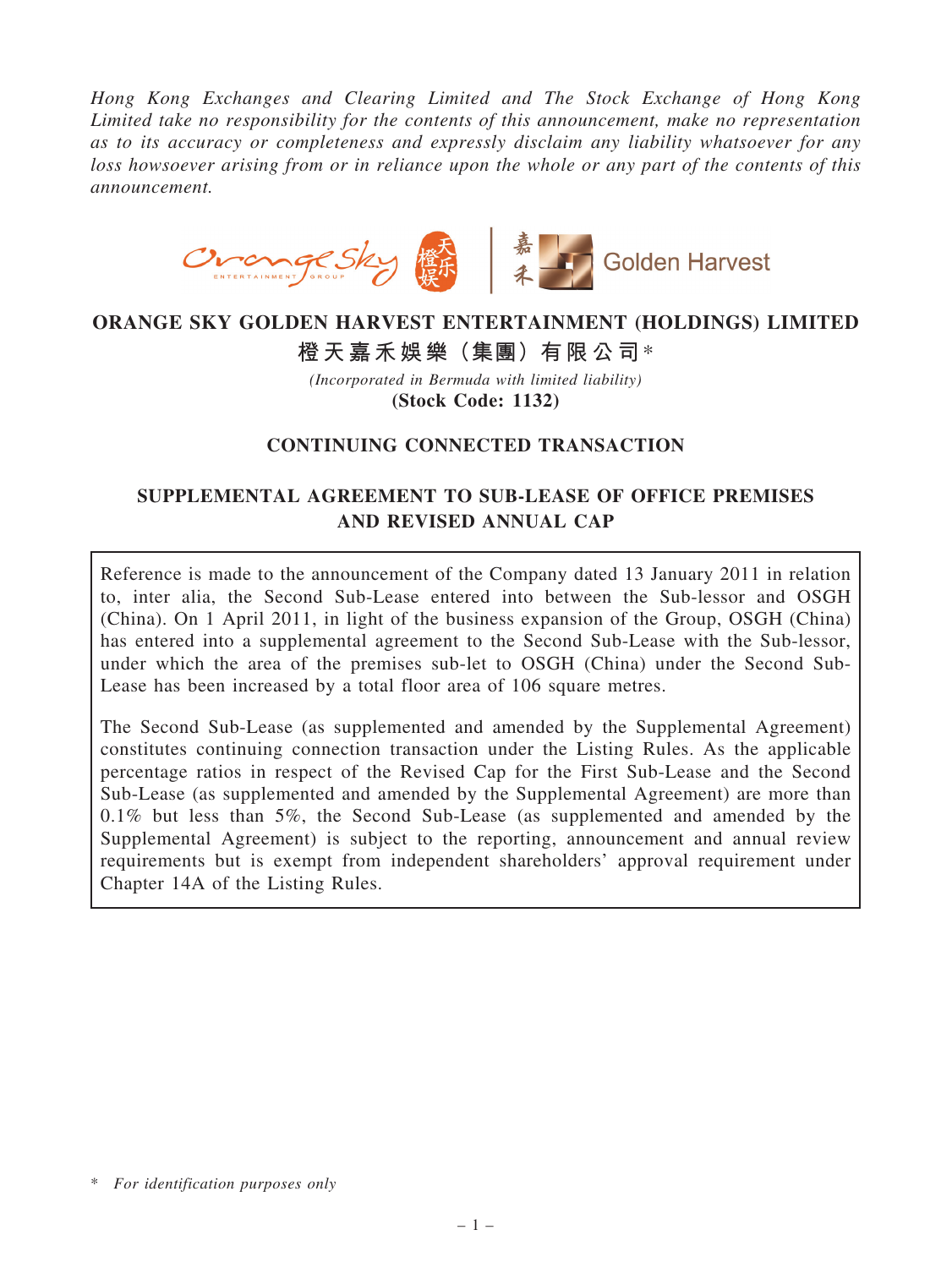Reference is made to the announcement of the Company dated 13 January 2011 in relation to, inter alia, the Second Sub-lease entered into between the Sub-lessor and OSGH (China). On 1 April 2011, in light of the business expansion of the Group, OSGH (China) has entered into the Supplemental Agreement with the Sub-lessor for the sub-letting of an additional area of the premises, details of which are set out below:

#### A. PRINCIPAL TERMS OF THE SUPPLEMENTAL AGREEMENT

| Date:                                                                                 | 1 April 2011                                                                                                                                                                                                                                                    |
|---------------------------------------------------------------------------------------|-----------------------------------------------------------------------------------------------------------------------------------------------------------------------------------------------------------------------------------------------------------------|
| <b>Parties:</b>                                                                       | The Sub-lessor as sub-lessor                                                                                                                                                                                                                                    |
|                                                                                       | OSGH (China) as sub-lessee                                                                                                                                                                                                                                      |
| Additional area of the<br>premises to be sub-let:                                     | Part of First Floor of House No.3 at No. 1 Anjialou,<br>Xiaoliangmaqiao Ave, Chaoyang District, Beijing, the<br>PRC, with a total floor area of approximately 106 square<br>metres                                                                              |
| Term in respect of the<br>additional area of the<br>premises:                         | Commencing from 1 April 2011 and expiring on 30 June<br>2011 (being the expiry date of the Second Sub-Lease, both<br>days inclusive)                                                                                                                            |
| Rental and management<br>fee in respect of the<br>additional area of the<br>premises: | Rental:                                                                                                                                                                                                                                                         |
|                                                                                       | RMB4.00 per square metre per day (exclusive of<br>management fee, other outgoings and government levies),<br>equivalent to an approximate amount of RMB38,690<br>(equivalent to approximately HK\$44,880.40) for the<br>additional area through the whole term  |
|                                                                                       | Management fee:                                                                                                                                                                                                                                                 |
|                                                                                       | RMB0.51 per square metre per day, equivalent to an<br>approximate amount of RMB4,932.97 (equivalent<br>to<br>approximately $HK$5,722.25$ for the<br>additional<br>area<br>through the whole term                                                                |
|                                                                                       | The rental and management fee are payable in cash in<br>advance on a quarterly basis and shall be paid by the sub-<br>lessee before the 10th day of the first month of the relevant<br>quarter                                                                  |
| <b>Additional Deposit:</b>                                                            | RMB43,622.97 (equivalent to approximately HK\$50,602.65)<br>(being the aggregate amount of three months' rentals and<br>management fees) has been paid by OSGH (China) to the<br>Sub-lessor as additional deposit upon signing of the<br>Supplemental Agreement |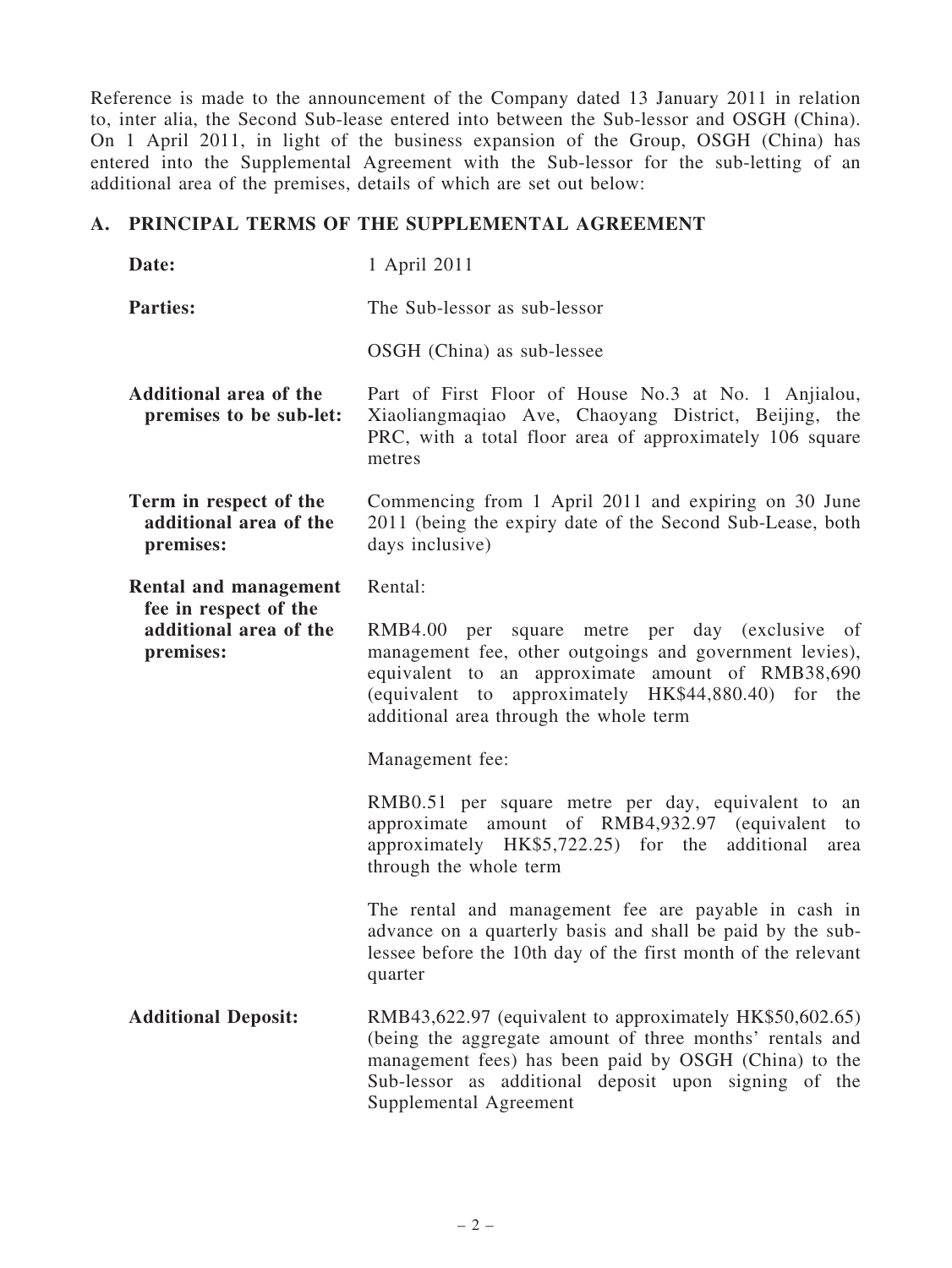Save as amended pursuant to the Supplemental Agreement, all the terms and conditions of the Second Sub-Lease shall remain in full force and effect.

The terms of the Supplemental Agreement (including the rental payable thereunder) were negotiated on arm's length basis and are on normal commercial terms and were determined by reference to the prevailing market rent of similar properties in the nearby locations. The rental rate for the additional area sub-let under the Supplemental Agreement is the same as the rental rates under the Sub-Leases.

#### B. REVISED ANNUAL CAP

The original annual caps in respect of the Sub-Leases for the year ended 31 December 2010 (from 1 July 2010 to 31 December 2010) and the year ending 31 December 2011 (from 1 January 2011 to 30 June 2011) were approximately RMB1,200,000 (equivalent to HK\$1,392,000) and RMB1,200,000 (equivalent to HK\$1,392,000) respectively. The actual amount of rental and management fees paid by the Group under the Sub-Leases for the year ended 31 December 2010 (from 1 July 2010 to 31 December 2010 was RMB1,174,589 (equivalent to HK\$1,362,523.24)).

As a result of the entering into of the Supplemental Agreement, the total floor area sublet to OSGH (China) under the Second Sub-Lease (as supplemented and amended by the Supplemental Agreement) is increased to 1,354.95 square metres and the total rental and management fees payable by the Group under the First Sub-Lease and the Second Sub-Lease (as supplemented and amended by the Supplemental Agreement) for the year ending 31 December 2011 are expected to exceed the original annual cap stated above.

As such, the annual cap in respect of the First Sub-Lease and the Second Sub-Lease (as supplemented and amended by the Supplemental Agreement) for the year ending 31 December 2011 (from 1 January 2011 to 30 June 2011) shall be revised to approximately RMB1,300,000 (equivalent to HK\$1,508,000).

The Revised Cap is determined based on the estimated approximate rental and management fees payable to the Sub-lessor under the First Sub-Lease and the Second Sub-Lease (as supplemented and amended by the Supplemental Agreement).

#### C. REASONS FOR ENTERING INTO THE CONTINUING CONNECTED **TRANSACTION**

Due to the growth and expansion of the Group's operation in the PRC, the Board considers that an office of larger floor area is required to cope with such growth and expansion. The sub-letting of the additional area of premises, which is adjacent to its existing office premises sub-let under the Second Sub-Lease, under the Supplemental Agreement will enable the Company to expand its office in the same location at the same rate of rental.

The Directors (including the independent non-executive Directors) are of the view that the terms of the Supplemental Agreement have been entered into in the ordinary and usual course of business of the Group and are on normal commercial terms and the terms thereof and the Revised Cap are fair and reasonable and in the interests of the Company and the shareholders of the Company as a whole.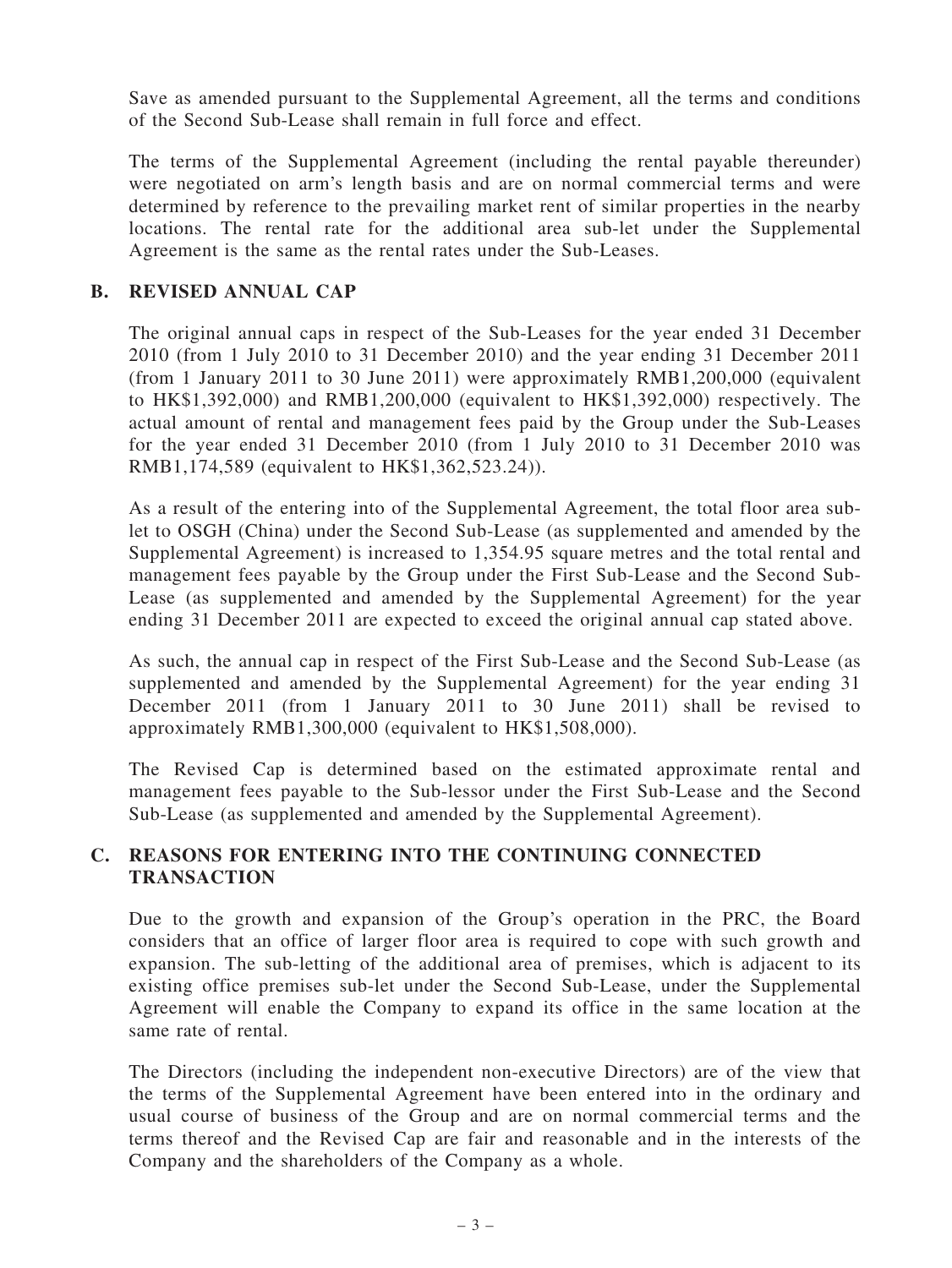#### D. INFORMATION OF THE COMPANY AND THE SUB-LESSOR

The Company is an investment holding company incorporated in Bermuda with limited liability, the shares of which are listed on the Main Board of the Stock Exchange. The principal activities of the Group consist of worldwide film and video distribution, film exhibition in Hong Kong, PRC, Taiwan and Singapore and films and television programmes production, provision of advertising and consulting services in PRC.

The principal business of the Sub-lessor is investment holding.

#### E. LISTING RULES IMPLICATIONS

Mr. Wu is a Director and a substantial shareholder of the Company beneficially owning approximately 54.4% in aggregate of the total issued share capital of the Company as at the date of this announcement through Orange Sky, Skyera, Mainway and Cyber. Under the Listing Rules, Mr. Wu and his associates are, therefore, connected persons of the Company. As the entire equity interest of the Sub-lessor is owned by Mr. Wu, the Sublessor is an associate of Mr. Wu and a connected person of the Company, and the Second Sub-Lease (as supplemented and amended by the Supplemental Agreement) constitutes continuing connected transaction under Chapter 14A of the Listing Rules.

As the applicable percentage ratios in respect of the Revised Cap for the First Sub-Lease and the Second Sub-Lease (as supplemented and amended by the Supplemental Agreement) are more than 0.1% but less than 5%, the Second Sub-Lease (as supplemented and amended by the Supplemental Agreement) is subject to the reporting, announcement and annual review requirements but are exempt from independent shareholders' approval requirement under Chapter 14A of the Listing Rules.

Ms. Wu Keyan is the sister of Mr. Wu and is an associate of Mr. Wu under Chapter 14A of the Listing Rules. In view of their interests above, Mr. Wu and Ms. Wu Keyan have abstained from voting on the relevant board resolution(s) for approving the Supplemental Agreement. Other than Mr. Wu and Ms. Wu Keyan, none of the Directors has material interest in the transactions contemplated under the Supplemental Agreement and none of them is required to abstain from voting on the relevant board resolutions.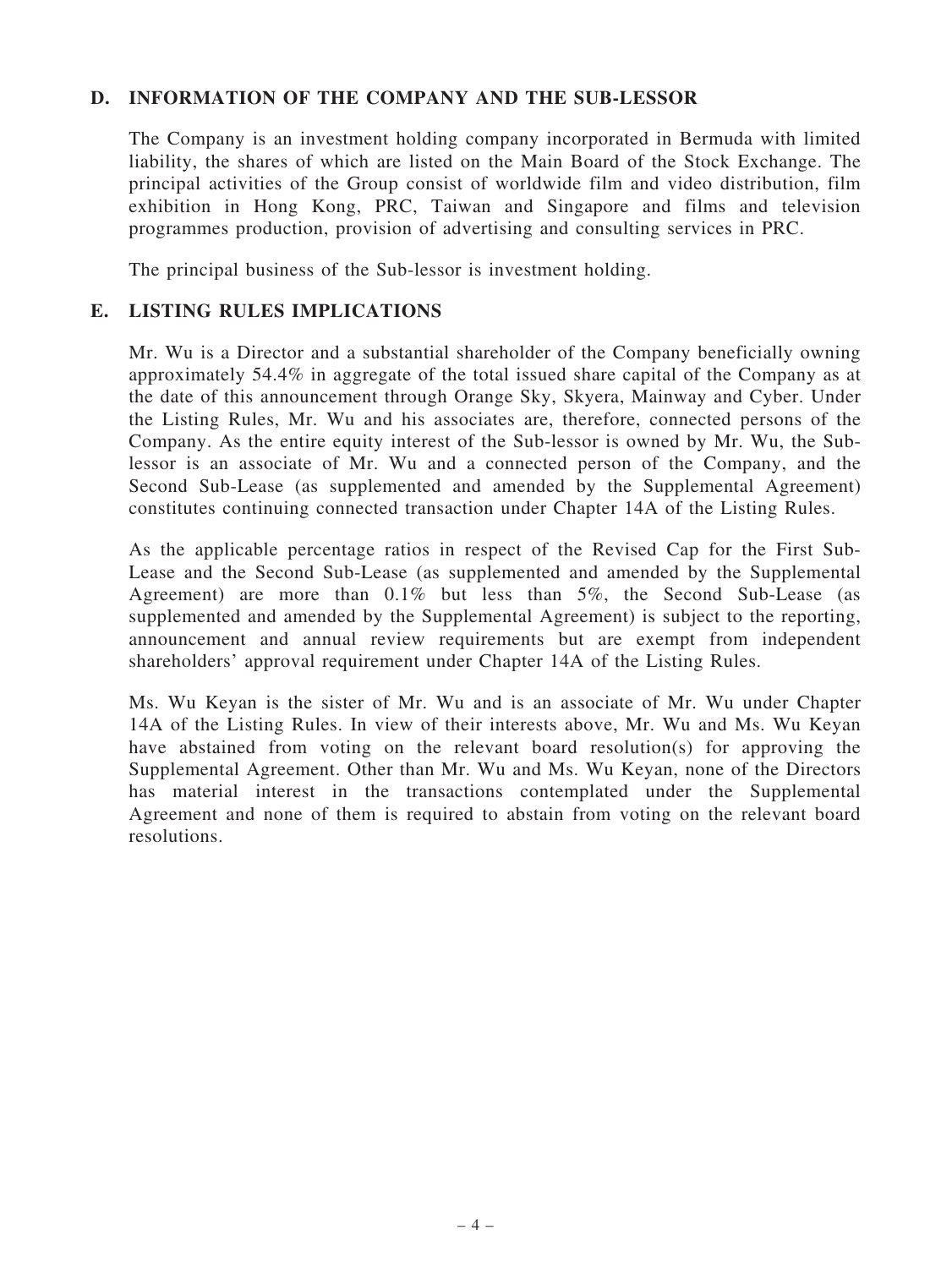## F. DEFINITIONS

In this announcement, the following expressions shall have the following meanings unless that context requires otherwise:

| "associate(s)"           | the meaning ascribed to it in the Listing Rules;                                                                                                                                                                                                                                                                                                                                                                                                                                                                                                                                                              |
|--------------------------|---------------------------------------------------------------------------------------------------------------------------------------------------------------------------------------------------------------------------------------------------------------------------------------------------------------------------------------------------------------------------------------------------------------------------------------------------------------------------------------------------------------------------------------------------------------------------------------------------------------|
| "Beijing OSGH"           | 北京橙天嘉禾影視製作有限公司 (Orange Sky Golden<br>Harvest (Beijing) TV & Film Production Co., Ltd.*), a<br>company established in the PRC, an indirect wholly-<br>owned subsidiary of the Company;                                                                                                                                                                                                                                                                                                                                                                                                                         |
| "Board" or "Director(s)" | the board of directors of the Company;                                                                                                                                                                                                                                                                                                                                                                                                                                                                                                                                                                        |
| "Company"                | Orange Sky Golden Harvest Entertainment (Holdings)<br>Limited (橙天嘉禾娛樂 (集團) 有限公司*), a limited<br>liability company incorporated in Bermuda, the shares<br>of which are listed on the Stock Exchange;                                                                                                                                                                                                                                                                                                                                                                                                           |
| "connected person(s)"    | the meaning ascribed to it in the Listing Rules;                                                                                                                                                                                                                                                                                                                                                                                                                                                                                                                                                              |
| "Cyber"                  | Cyber International Limited, a company which is<br>owned by an associate of Mr. Wu and is holding<br>approximately 7.08% of the total issued share capital of<br>the Company as at the date of this announcement;                                                                                                                                                                                                                                                                                                                                                                                             |
| "First Sub-Lease"        | the sub-lease agreement dated 13 January 2011 entered<br>into between the Sub-lessor and Beijing OSGH in<br>relation to the sub-leasing of an office premises with a<br>total floor area of approximately 166.49 square metres<br>at Part of First Floor and Second Floor of House No.3,<br>No. 1 Anjialou, Xiaoliangmaqiao Ave, Chaoyang<br>District, Beijing, the PRC to Beijing OSGH at the<br>rental and management fee of RMB4.00 and RMB0.51<br>per square metre per day respectively, the principal<br>terms of which have been disclosed in the<br>announcement of the Company dated 13 January 2011; |
| "Group"                  | the Company and its subsidiaries;                                                                                                                                                                                                                                                                                                                                                                                                                                                                                                                                                                             |
| "Hong Kong"              | Hong Kong Special Administrative Region of the PRC;                                                                                                                                                                                                                                                                                                                                                                                                                                                                                                                                                           |
| "Listing Rules"          | Rules Governing the Listing of Securities on the Stock<br>Exchange;                                                                                                                                                                                                                                                                                                                                                                                                                                                                                                                                           |
| "Mainway"                | Mainway Enterprises Limited, a company which is<br>wholly owned by Mr. Wu and is holding approximately<br>16.07% of the total issued share capital of the Company<br>as at the date of this announcement;                                                                                                                                                                                                                                                                                                                                                                                                     |

\* For identification purposes only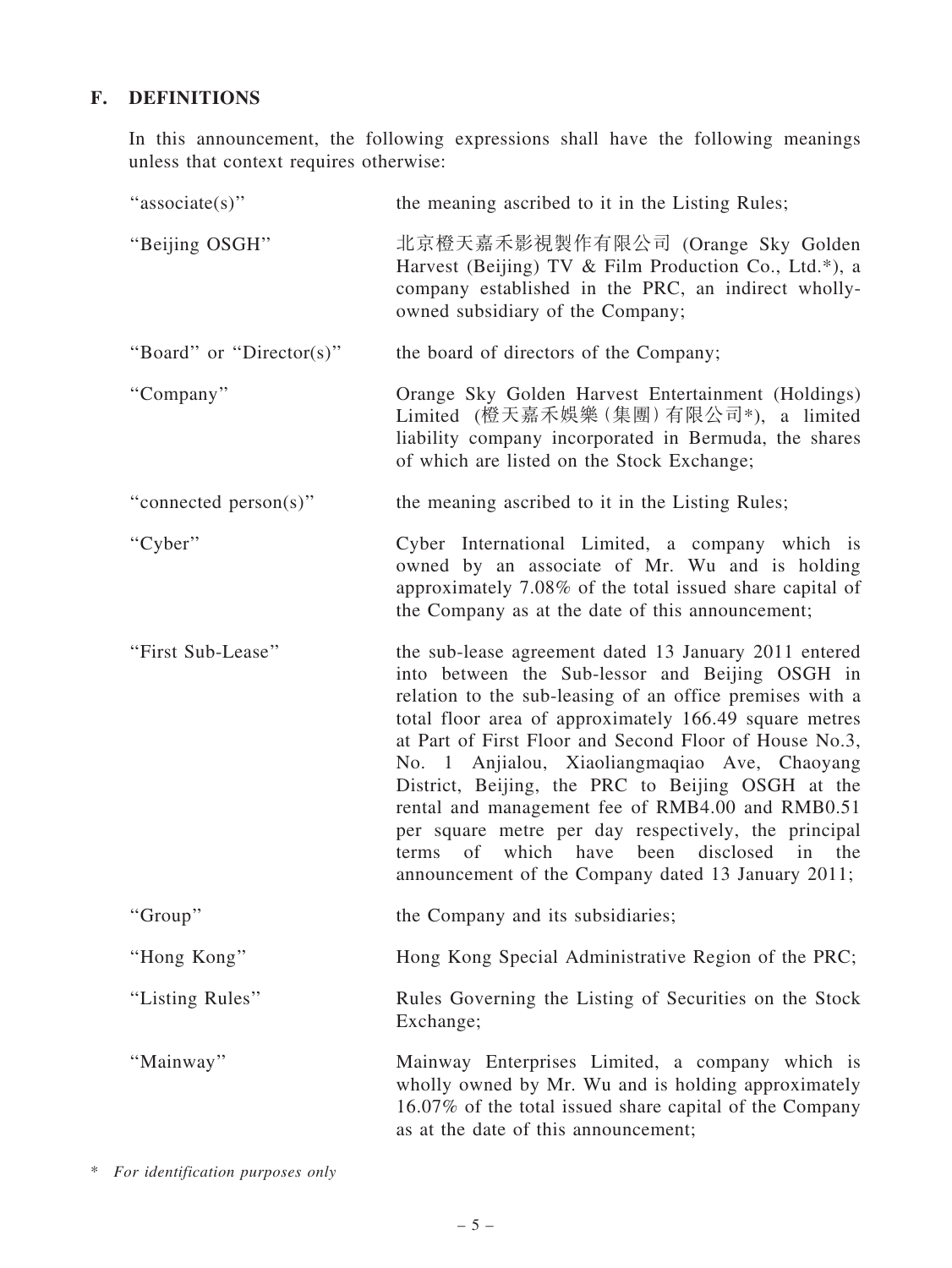| "Mr. Wu"           | Mr. Wu Kebo, a Director and substantial shareholder of<br>the Company;                                                                                                                                                                                                                                                                                                                                                                                                                                                                                                                                            |
|--------------------|-------------------------------------------------------------------------------------------------------------------------------------------------------------------------------------------------------------------------------------------------------------------------------------------------------------------------------------------------------------------------------------------------------------------------------------------------------------------------------------------------------------------------------------------------------------------------------------------------------------------|
| "Orange Sky"       | Sky Entertainment Group (International)<br>Orange<br>Holding Company Limited (橙天娛樂集團 (國際) 控股<br>有限公司), a company which is 80% beneficially<br>owned by Mr. Wu and is holding approximately<br>15.94% of the total issued share capital of the<br>Company as at the date of the announcement;                                                                                                                                                                                                                                                                                                                      |
| "OSGH (China)"     | Orange Sky Golden Harvest Cinemas (China) Co. Ltd.<br>(橙天嘉禾影城(中國)有限公司), a company<br>established in the PRC, an indirect wholly-owned<br>subsidiary of the Company;                                                                                                                                                                                                                                                                                                                                                                                                                                               |
| "PRC"              | the People's Republic of China (for the purpose of this<br>announcement, excluding Hong Kong, Macau Special<br>Administrative Region and Taiwan);                                                                                                                                                                                                                                                                                                                                                                                                                                                                 |
| "Revised Cap"      | for the purpose of Chapter 14A of the Listing Rules,<br>the proposed revised annual cap of the First Sub-Lease<br>and the Second Sub-Lease (as supplemented and<br>amended by the Supplemental Agreement) for the year<br>ending 31 December 2011 (from 1 January 2011 to 30<br>June 2011), being approximately RMB1,300,000<br>(equivalent to HK\$1,508,000);                                                                                                                                                                                                                                                    |
| "Second Sub-Lease" | the sub-lease agreement dated 13 January 2011 entered<br>into between the Sub-lessor and OSGH (China) in<br>relation to the sub-leasing of an office premises with a<br>total floor area of approximately 1,248.95 square<br>metres at Part of First Floor and Second Floor of<br>House No. 3 at No.1 Anjialou, Xiaoliangmaqiao Ave,<br>Chaoyang District, Beijing, the PRC to OSGH (China)<br>at the rental and management fee of RMB4.00 and<br>RMB0.51 per square metre per day respectively, the<br>principal terms of which have been disclosed in the<br>announcement of the Company dated 13 January 2011; |
| "Skyera"           | Skyera International Limited, a company which is<br>wholly owned by Mr. Wu and is holding approximately<br>15.31% of the total issued share capital of the Company<br>as at the date of this announcement;                                                                                                                                                                                                                                                                                                                                                                                                        |
| "Stock Exchange"   | The Stock Exchange of Hong Kong Limited;                                                                                                                                                                                                                                                                                                                                                                                                                                                                                                                                                                          |
| "Sub-Leases"       | First Sub-Lease and Second Sub-Lease;                                                                                                                                                                                                                                                                                                                                                                                                                                                                                                                                                                             |